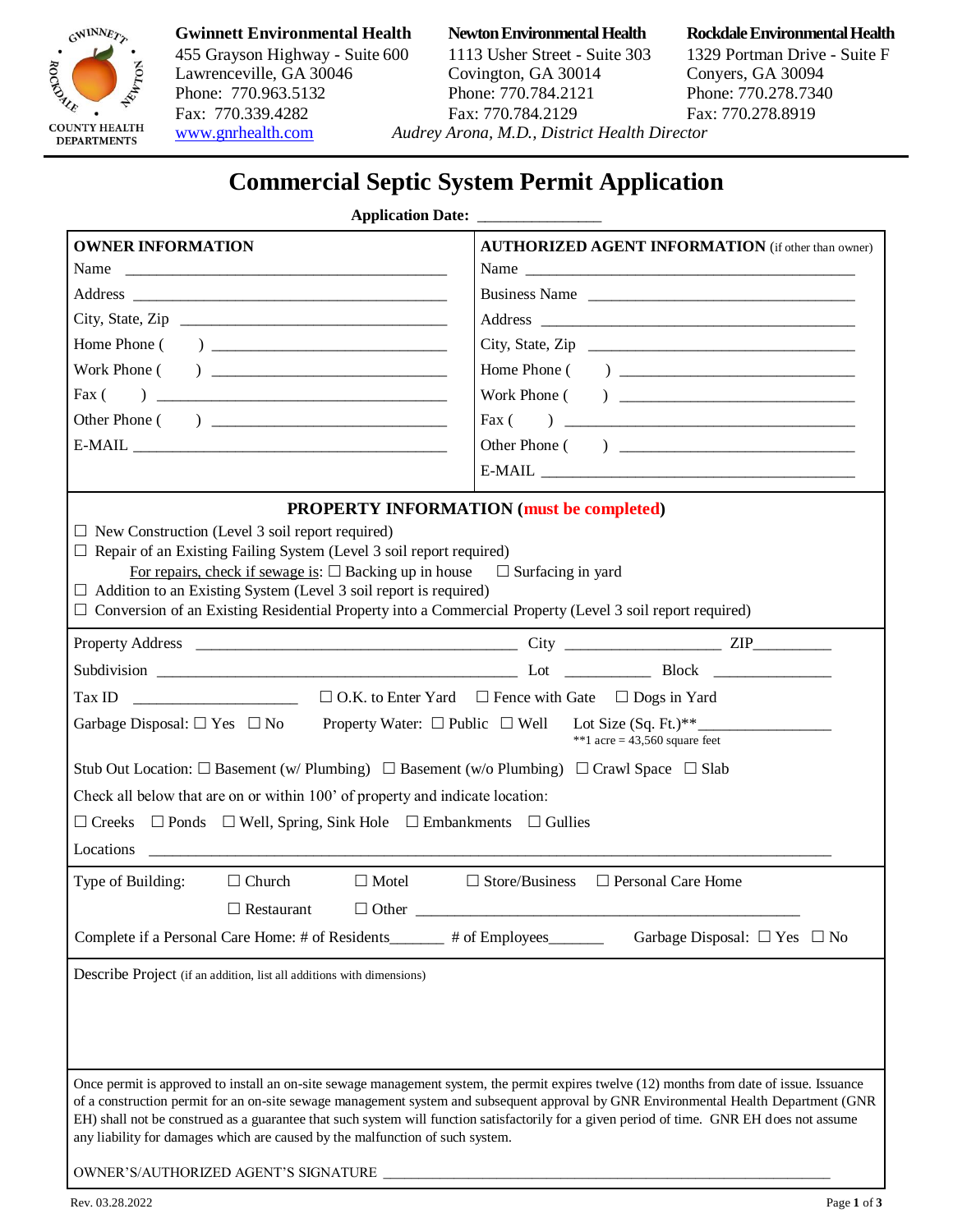

**Gwinnett Environmental Health Newton Environmental Health Rockdale Environmental Health**

455 Grayson Highway - Suite 600 1113 Usher Street - Suite 303 1329 Portman Drive - Suite F Lawrenceville, GA 30046 Covington, GA 30014 Conyers, GA 30094 Phone: 770.963.5132 Phone: 770.784.2121 Phone: 770.278.7340 Fax: 770.339.4282 Fax: 770.784.2129 Fax: 770.278.8919 [www.gnrhealth.com](http://www.gnrhealth.com/) *Audrey Arona, M.D., District Health Director* 

## **Commercial Septic System: New Construction Permitting Requirements**

For the submission of an application for a septic system on new commercial construction site, the following items must be provided:

- 1. A completed *Commercial Septic System Permit Application* and applicable fees paid to the respective county.
- 2. A Level 3 soil report will be required for the review of the application.
- 3. Provide commercial site plan (see "Commercial Site Plan Requirements" on next page).
- 4. Provide building plan showing floor layout to include:
	- a. Square footage
	- b. Areas identified for usage
	- c. Number of employees
	- d. Any other items that may affect the location or design of the on-site sewage management system (OSSMS)
- 5. Environmental Protection Division (EPD) review and approval if non-domestic waste is to be produced

### **When an Engineered Site Plan is required**

Please be advised that after review of the submitted information it may be determined that the property will require an engineered site plan (see "Engineered Site Plan Requirements" on next page). Typically, engineered site plans will be required when there are challenging limitations of the lot. You will be notified if an engineered site plan is required for your permit application.

Please allow our office 10 working days to review the plans and conduct a site visit. We will contact you if any questions arise.